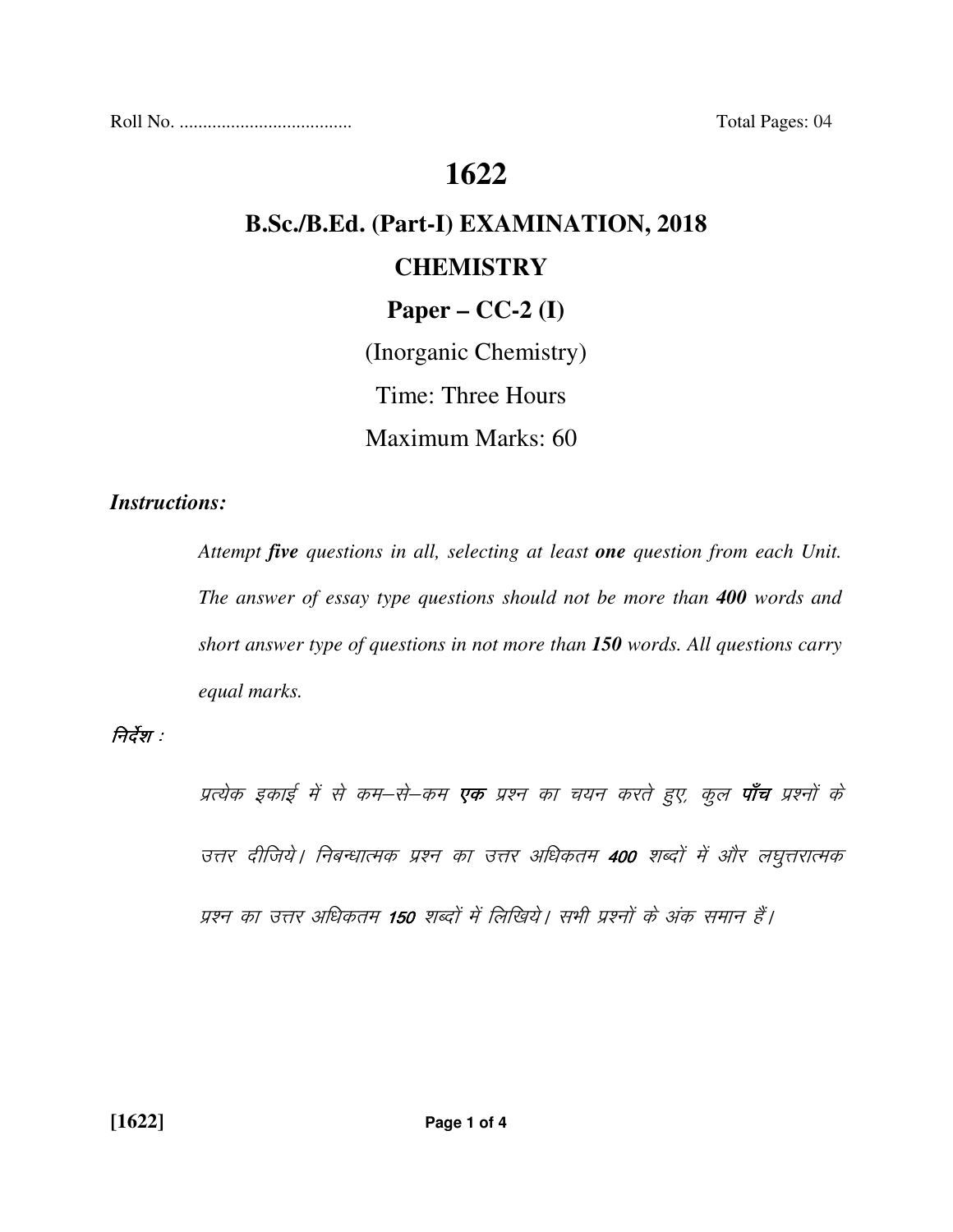#### <u> UNIT – I इकाई – I</u>

Q.1 Describe the de-Broglie equation in reference to dual nature of Matter. [8] प्रदार्थ की द्वितीय प्रकृति के विषय में डी–ब्रोग्ली समीकरण की विवेचना कीजिए।

#### **OR** अथवा

- Q.1 (A) Explain briefly dipole moment and ionic nature of bond. [4] हिधुव आघूर्ण तथा बन्ध की आयनिक प्रकृति को संक्षेप में समझाइये।
	- (B) On the basis of molecular orbital theory explain the increasing order of stability of the following series- [4]

 $\Omega$   $\Omega$   $\Omega$   $\Omega$ <sup>+</sup>  $\Omega$ <sup>2+</sup>  $_2$ ,  $\mathbf{U}_2$ ,  $\mathbf{U}_2$ -  ${\rm O}^{2-},{\rm O}_2^-, {\rm O}_2^-, {\rm O}^+_2,{\rm O}^{2+}_2$ 

अणुकक्षक सिद्धान्त के आधार पर निम्नलिखित श्रेणी के बढ़ते हुए स्थायित्व को समझाइये—

 $\Omega$   $\Omega$   $\Omega$   $\Omega$ <sup>+</sup>  $\Omega$ <sup>2+</sup>  $_2$ ,  $\mathbf{U}_2$ ,  $\mathbf{U}_2$ -  ${\rm O}^{2-}$  ,  ${\rm O}^{\scriptscriptstyle +}_2$  ,  ${\rm O}^{\scriptscriptstyle +}_{2}$  ,  ${\rm O}^{\scriptscriptstyle +}_{2}$  ,  ${\rm O}^{\scriptscriptstyle +}_{2}$  ,  ${\rm O}$ 

#### $UNIT - II$  इकाई - II

Q.2 What is borazine? Give the method of preparation of borazine and discuss its proportion and structure? [8] बोरेजीन क्या है? इसके बनाने की विधियाँ, गुणों तथा संरचना का उल्लेख कीजिये।

#### **OR** अथवा

- Q.2 (A) The hydroxides of alkaline earth metals are weaker than hydroxides of alkali metals, why? [4] क्षारीय मृदा धातुओं के हाइड्राक्साइड, क्षारीय धातुओं की अपेक्षा दुर्बल क्षार हैं, क्यों?
	- (B) Discuss the structure of the following- (Any two) [4]  $X_eF_2$ ,  $X_eF_4$ ,  $X_eF_6$ ,  $X_eOF_2$ निम्न यौगिकों की संरचना की विवेचना कीजिए– (कोई दो)  $X_eF_2$ ,  $X_eF_4$ ,  $X_eF_6$ ,  $X_eOF_2$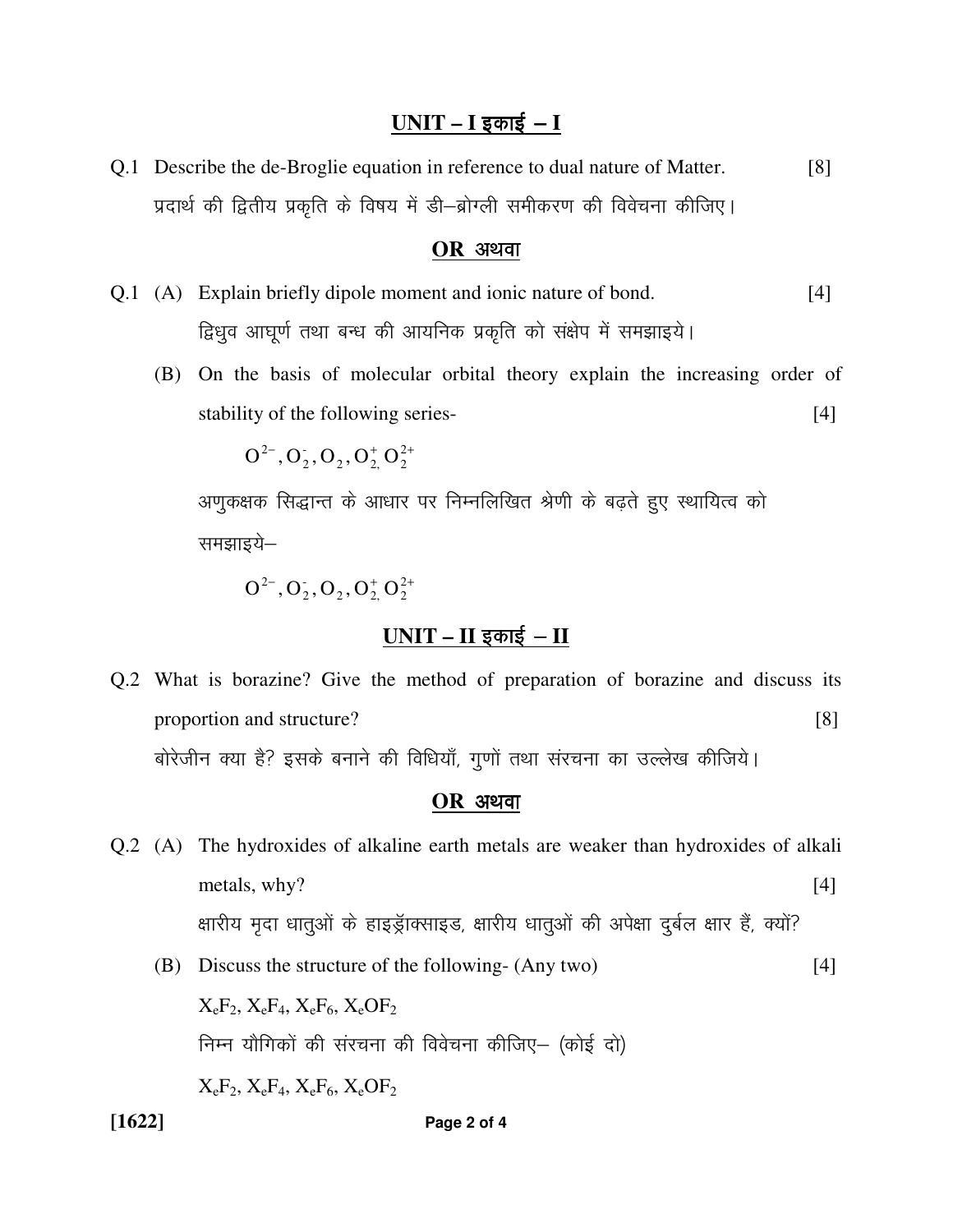## <u>UNIT – III इकाई – III</u>

Q.3 What is the relation between Vander Waals constants and critical constants? Represent Vander Waals constants in the form of critical constants. [8] वाण्डर वाल्स स्थिरांकों तथा क्रान्तिक स्थिरांकों में क्या सम्बन्ध है? वाण्डर वाल्स स्थिरांकों को क्रान्तिक स्थिरांकों के पदों में व्यक्त कीजिए।

#### **OR** अ<u>थवा</u>

- Q.3 (A) Derive Bragg's equation  $2\text{dsin}\theta = n\lambda$  and explain its uses. [4]  $\sin \theta = \sin \theta = \sin \theta$  and  $\cos \theta = \sin \theta$  and  $\sin \theta = \sin \theta$  in Eq. (3) and states in the state minimized
	- (B) Write short note on following- (Any two) [4]
		- (i) Limiting radius ratio
		- (ii) Fajan's rule
		- (iii) Semiconductors
		- (iv) Lattice energy
		- टिप्पणी कीजिए (कोई दो)
		- (i) सीमावद्ध त्रिज्या अनुपात
		- $(ii)$  फजान का नियम
		- (ii) अर्द्धचालक
		- $(iv)$  जालक ऊर्जा

### $UNIT - IV$  इकाई – IV

Q.4 Discuss the limitations and importance of Ammonia as a solvent. [8] विलायक के रूप में अमोनिया की सीमायें तथा उपयोगिता की विवेचना कीजिये।

#### $OR$  अथवा

Q.4 (A) Write notes on the following- (Any two) [4]

- (i) Symbiosis
- (ii) Bronsted Lowry theory of acids and bases
- (iii) Strength of hard and soft acids and bases
- (iv) Lux Flood theory of acid and base
- टिप्पणी कीजिये- (कोई दो)
- $(i)$  सहजीविता
- (ii) अम्ल व क्षारों का ब्रोन्सटेड-लौरी सिद्धान्त
- (iii) कठोर एवं मृदु अम्ल तथा क्षार की प्रबलता
- (iv) अम्ल क्षार के लक्स-फ्लड सिद्धान्त